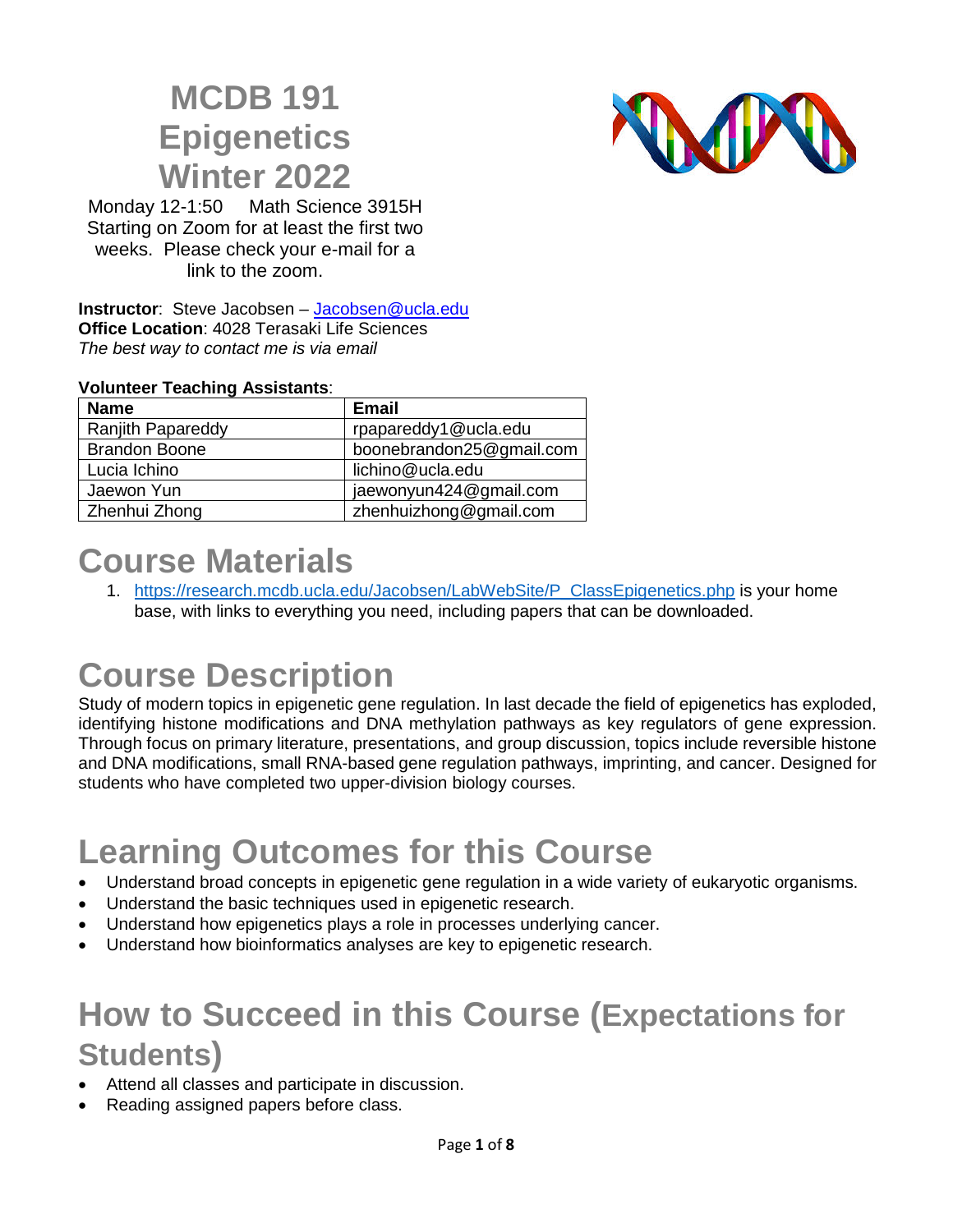• Working hard to make your presentation as clear and well thought out as possible.

## **Helping You Succeed & Creating an Inclusive Classroom Community (Instructor, TA, and Community Expectations)**

If you need help understanding the material or with preparing your presentation, please contact the TA that is listed for the topic being covered. This is highly encouraged!

UCLA's Office for Equity, Diversity, and Inclusion provides resources, events, and information about current initiatives at UCLA to support equality for all members of the UCLA community. I hope that you will communicate with me or one of the TAs if you experience anything in this course that does not support an inclusive environment, and you can also report any incidents you may witness or experience on campus to the Office of Equity, Diversity, and Inclusion on their website.

## **How Your Learning Will Be Assessed (Grading Policy)**

### **Grading will be based on participation and your presentation. This will be in five areas:**

- Attendance (4 points per week).
- Reading the papers before the presentation is mandatory. Before the beginning of each class meeting, you complete a form in which you will provide a synopsis of the paper and a brief statement of which experiments you think would be the next logical step to take. This must be turned in at the very beginning of class on the day the paper is being presented. While we are online, please e-mail your evaluations to [jaewonyun424@gmail.com.](mailto:jaewonyun424@gmail.com) (5 points per week).
- Participation in the discussion of papers. Asking questions, making comments etc. (25 points total).
- Completing an evaluation of each presentation in order to provide feedback to the presenter. You must fill out these forms and turn them in at the very end of each class. Please put your name on the form so we can give you the points, and then we will remove your name and give an anonymous version to the presenter (1 point per week). Please e-mail these evaluations to [jaewonyun424@gmail.com.](mailto:jaewonyun424@gmail.com)
- Well thought out presentation with sufficient background information, and good visuals. This will require reading and understanding the paper to be presented in great detail, as well as reading supporting papers and reviews to put the paper into the context of the field as a whole. A TA will be available to help you with your presentation, and this is HIGHLY encouraged (25 points).
- Completing the course and instructor evaluation at the end of the quarter (20 points).

| Grading | Scale:                  |
|---------|-------------------------|
| Letter  | <b>Grade Percentage</b> |
| A+      | 97-100%                 |
| A       | 92%-96.9%               |
| А-      | 88%-91.9%               |
| B+      | 84%-87.9%               |
| B       | 80%-83.9%               |
| В-      | 76%-79.9%               |
| $C+$    | 72%-75.9%               |
| С       | 70%-71.9%               |
| C-      | 64%-69.9%               |
| D       | 60%-63.9%               |
|         |                         |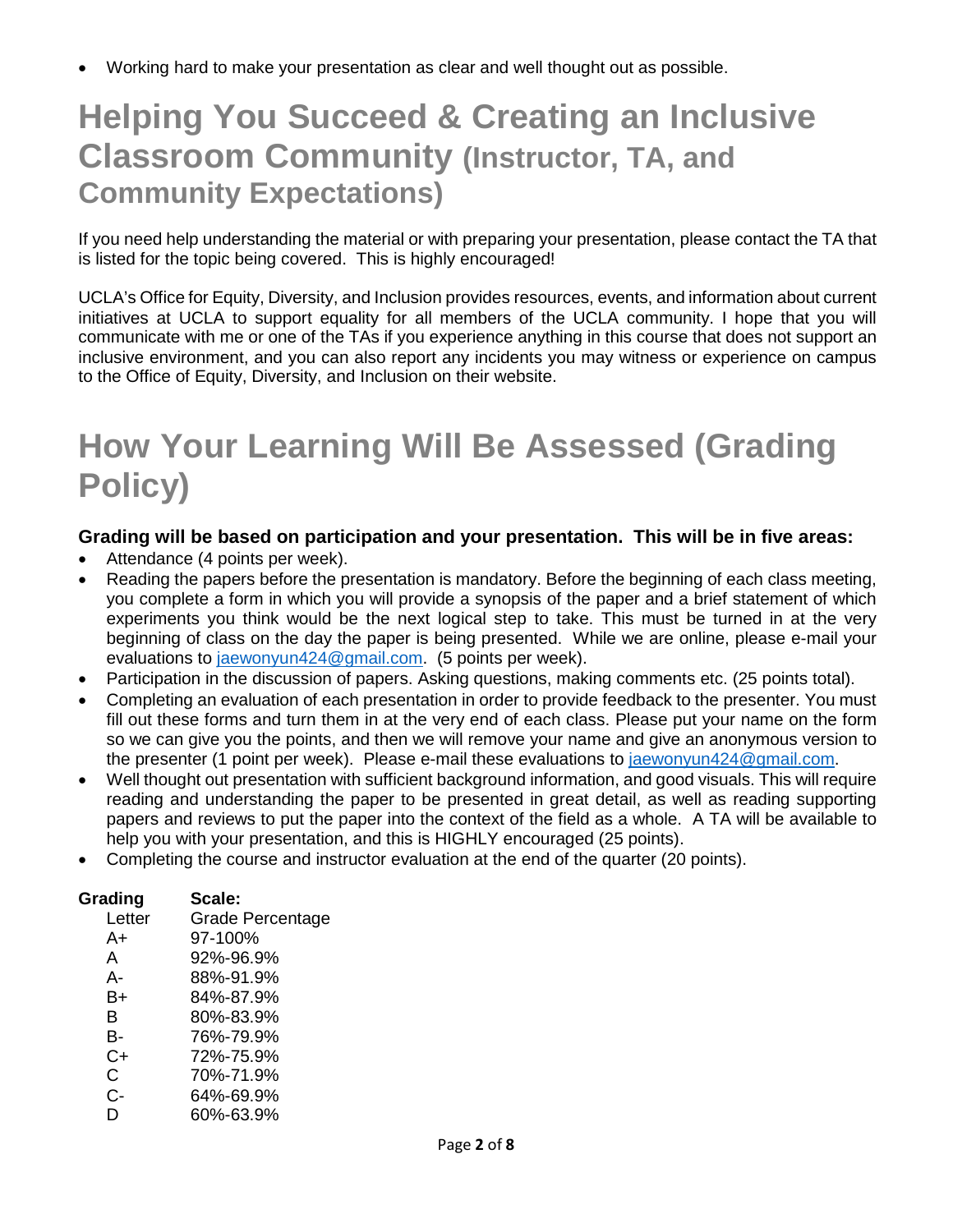Historically, most of the class has received a grade of A- or above. If needed, the flat scale may be adjusted in your favor. It is possible (and hoped for!) that everyone in the course receives an A.

**Why I do not grade on a curve:** In recent years, research has shown that grading on a curve can create unnecessarily competitive environments at UCLA and elsewhere. For this reason, your grade is not based on how you did in comparison to your peers. Scientific understanding and progress advance best through interaction and discussion. Therefore, I hope you will work with your classmates to enhance your own understanding of the material.

## **What constitutes a good presentation?**

- Shoot for a 10-minute introduction and 20-30-minute explanation of the paper. This leaves plenty of time for discussion and questions. You don't have to explain every figure of the paper in great detail. Best is to spend more time on the figures that really demonstrate the main point of the paper, and spend less time on less important figures. The art is knowing how to convey the main message of the paper concisely, while critically analyzing the validity of the data presented. You should however look carefully at all of the figures during your preparation so that you can field questions about the entire paper. Similarly, try to understand the materials and methods so you can field questions, but you don't need to get bogged down in presenting every detail of the techniques used.
- Use material from other papers and reviews on the reading list, or other papers that you might find on your own, to provide a summary of the field that you are presenting, and to make it clear how the paper fits into that field.
- Try to end with a statement of the main findings of the paper, and what would be the next logical questions to ask in this field.
- Visuals. Please use Powerpoint (or equivalent software) for presentations.

# **TOPICS**

## **Week 1 January 3 Introduction and Background Lectures**

Epigenetics overview – Ranjith Papareddy.

Preparation of presentations: - an example by Brandon Boone.

### **Discussion**

Loss of Karma transposon methylation underlies the mantled somaclonal variant of oil palm. (2015) M. Ong-Abdulla, N. Jiang *et al.* **Nature**, 525: 533-537.

#### **Related papers and reviews**

The alternative role of DNA methylation in splicing regulation. (2015) Galit L. Maor, Ahuvi Yearim, Gil Ast. **Trends Genet.**, 31: 274-280.

## **Week 2 January 10 DNA Methylation**

#### **Discussion**

UHRF1 Plays a Role in Maintaining DNA Methylation in Mammalian Cells. (2007) Magnolia Bostick, Jong Kyong Kim, Pierre-Olivier Estève, Amander Clark, Sriharsa Pradhan, Steven E. Jacobsen. **Science**, 317:1760-1764. Jaewon TA/Sofia Luengo-Woods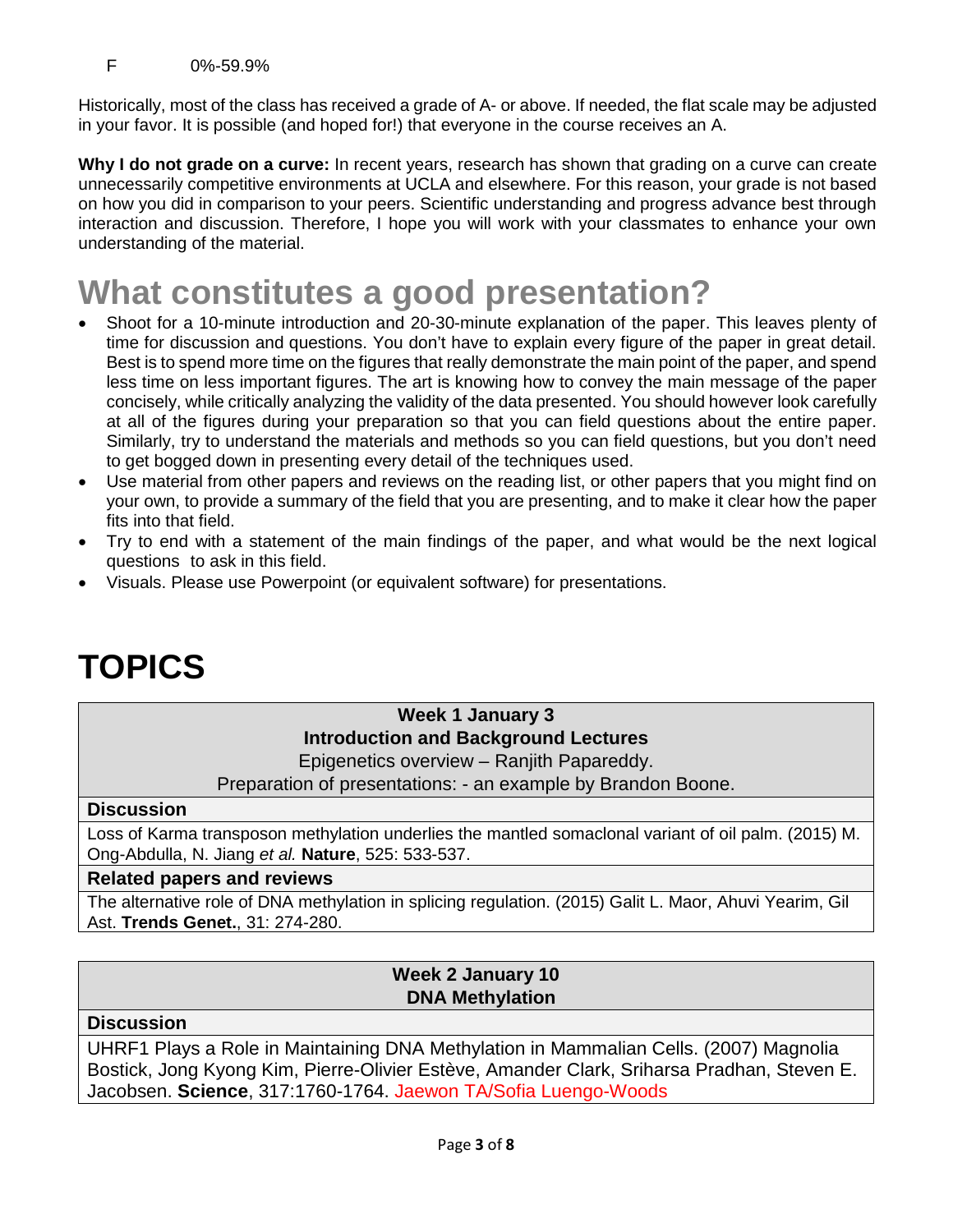Highly Integrated Single-Base Resolution Maps of the Epigenome in Arabidopsis. (2008) Lister, R. et al. **Cell**, 133:523-536. Ranj TA/Matt Soldano

**Related papers and reviews**

Eukaryotic Cytosine Methyltransferases. (2005) Mary Grace Goll and Timothy H. Bestor **Annu. Rev. Biochem**, 74:481–514.

Cytosine Methylation: Remaining Faithful. (2008) Steen K.T. Ooi and Timothy H. Bestor. **Current Biology**, 18:R174-R176.

Establishing, maintaining and modifying DNA methylation patterns in plants and animals. (2010) Julie A. Law and Steven E. Jacobsen. **Nature Reviews Genetics**, 11:204-220.

Transcription factors as readers and effectors of DNA methylation. (2016) Heng Zhu, Guohua Wang and Jiang Qian. **Nature Review Genetics**, 17:551-565.

### **Week 3 January 24 Histone methylation and demethylation**

#### **Discussion**

Methylation of Histone H3 lysine 9 creates a binding site for HP1 proteins. (2001) Monika Lachner, Dónal O'Carroll, Stephen Rea, Karl Mechtler and Thomas Jenuwein. **Nature**, 410:116-120. Lucia TA/Rimsha Hussaini

JHDM2A, a JmjC-Containing H3K9 Demethylase, Facilitates Transcription Activation by Androgen Receptor. (2006) Kenichi Yamane, Charalambos Toumazou, Yu-ichi Tsukada, Heiye Erdjument-Bromage, Paul Tempst, Jiemin Wong, Yi Zhang. **Cell**, 125(3):483-495. Zhenhui TA/Jonathan Omens

### **Related papers and reviews**

Regulation of chromatin structure by site-specific hisone H3 methyltransferases. (2000) Stephen Rea, Frank Eisenhaber, Dolnal O'Carroll, Brian D. Strahl, Zu-Wen Sun, Manfred Schmid, Susanne Opravil, Karl Mechtler, Chris P. Ponting, C. David Allis, and Thomas Jenuwein. **Nature**, 406:593-599.

HP1: a functionally multifaceted protein. (2008) Laura Fanti and Sergio Pimpinelli. **Current Opinions in Genetics and Development**, 18:169-174.

Regulation of Histone methylation by demethylimination and demethylation (2007) Robert Klose and Yi Zhang. **Nature Reviews Molecular Cell Bio**, 8.4:307-18.

## **Week 4 January 31 Polycomb**

#### **Discussion**

Role of Histone H3 Lysine 27 Methylation in Polycomb-Group Silencing. (2002) Ru Cao, Liangjun Wang, Hengbin Wang, Li Xia, Hediye Erdjument-Bromage, Paul Tempst, Richard S. Jones, and Yi Zhang. **Science**, 298:1039-1043. Lucia TA/Yilin Piao

Chromatin Compaction by a Polycomb Group Protein Complex. (2004) Nicole J. Francis, Robert E. Kingston, and Christopher L. Woodcock. **Science**, 306:1574-1577. Ranj TA/Kim Chen

#### **Related papers and reviews**

Transcriptional regulation by Polycomb group proteins. (2013) Luciano Di Croce and Kristian Helin. **Nature Structural & Molecular Biology**, 20:1147-1155.

A new world of Polycombs: unexpected partnerships and emerging functions. (2013) Yuri B. Schwartz and Vincenzo Pirrotta. **Nature Reviews Genetics**, 14:853-864.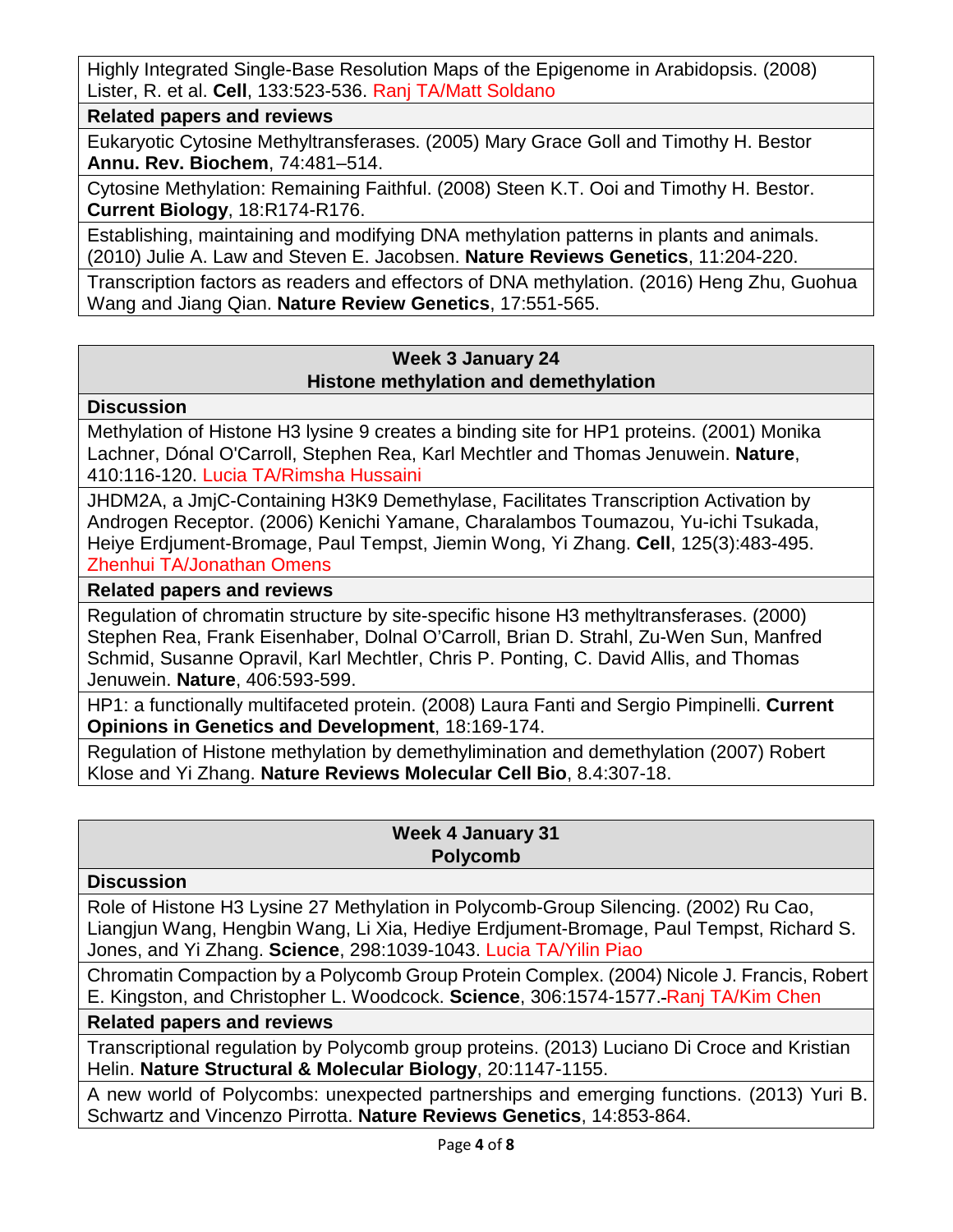PCGF3/5-PRC1 initiates Polycomb Recruitment in X chromosome inactivation. (2017) Mafalda Almeida, Greta Pintacuda, Osamu Masui, Yoko Koseki, et al. **Science**, 356:1081- 1084.

#### **Week 5 February 7 RNA-directed Silencing + DNA demethylation.**

**RNA-directed Silencing - Discussion**

Discrete small RNA-generating loci as master regulators of transposon activity in Drosophila. (2007) Brennecke J, Aravin AA, Stark A, Dus M, Kellis M, Sachidanandam R, Hannon GJ. **Cell**, 128(6):1089-103. Ranj TA/Sean Cheah

**RNA-directed Silencing - Related papers and reviews**

Review:

RNA-mediated epigenetic regulation of gene expression. (2015) Holoch D, Moazed D. **Nature reviews Genetics**, 16(2):71.

Small silencing RNAs: an expanding universe. (2009) Ghildiyal M, Zamore PD. **Nature reviews Genetics**, 10(2):94.

**-----------------------------------------------------**

**DNA demethylation - Discussion**

Genome-Wide Demethylation of *Arabidopsis* Endosperm. (2009) Tzung-Fu Hsieh, et al., **Science**, 324: 1451-1454. Jaewon TA/Cynthia Dang

**DNA demethylation - Related papers and reviews**

DEMETER, a DNA Glycosylase Domain Protein, Is Required for Endosperm Gene Imprinting and Seed Viability in *Arabidopsis.* (2002) Yeonhee Choi, Mary Gehring, Lianna Johnson, Mike Hannon, John J. Harada, Robert B. Goldberg, Steven E. Jacobsen, and Robert L. Fischer. **Cell**, 110: 33-42**.**

The evolving functions of DNA methylation. (2008) Daniel Zilberman. **Current Opinion in Plant Biology**, 11:554-559.

DEMETER DNA Glycosylase Establishes MEDEA Polycomb Gene Self-Imprinting by Allele-Specific Demethylation (2006). Gehring et al., Cell 124, 495.

Reversing DNA Methylation: Mechanisms, Genomics, and Biological Functions. (2014) Hao Wu and Yi Zhang. **Cell**, 156: 45-68

## **Week 6 February 14 Enhancers**

### **Discussion**

Histone modifications at human enhancers reflect Global cell-type-specific gene expression. (2009) Nathaniel D Heintzman, Gary C Hon, R David Hawkins, Pouya Kheradpour, Alexander Stark, Lindsey F Harp, Zhen Ye, Leonard K Lee, Rhona K Stuart, Christina W Ching, Keith A Ching, Jessica E Antosiewicz-Bourget, Hui Liu, Xinmin Zhang, Roland D Green, Victor V Lobanenkov, Ron Stewart, James A Thomson, Gregory E Crawford, Manolis Kellis, Bing Ren. **Nature**, 459:108-112. Zhenhui TA/Vishvak Subramanyam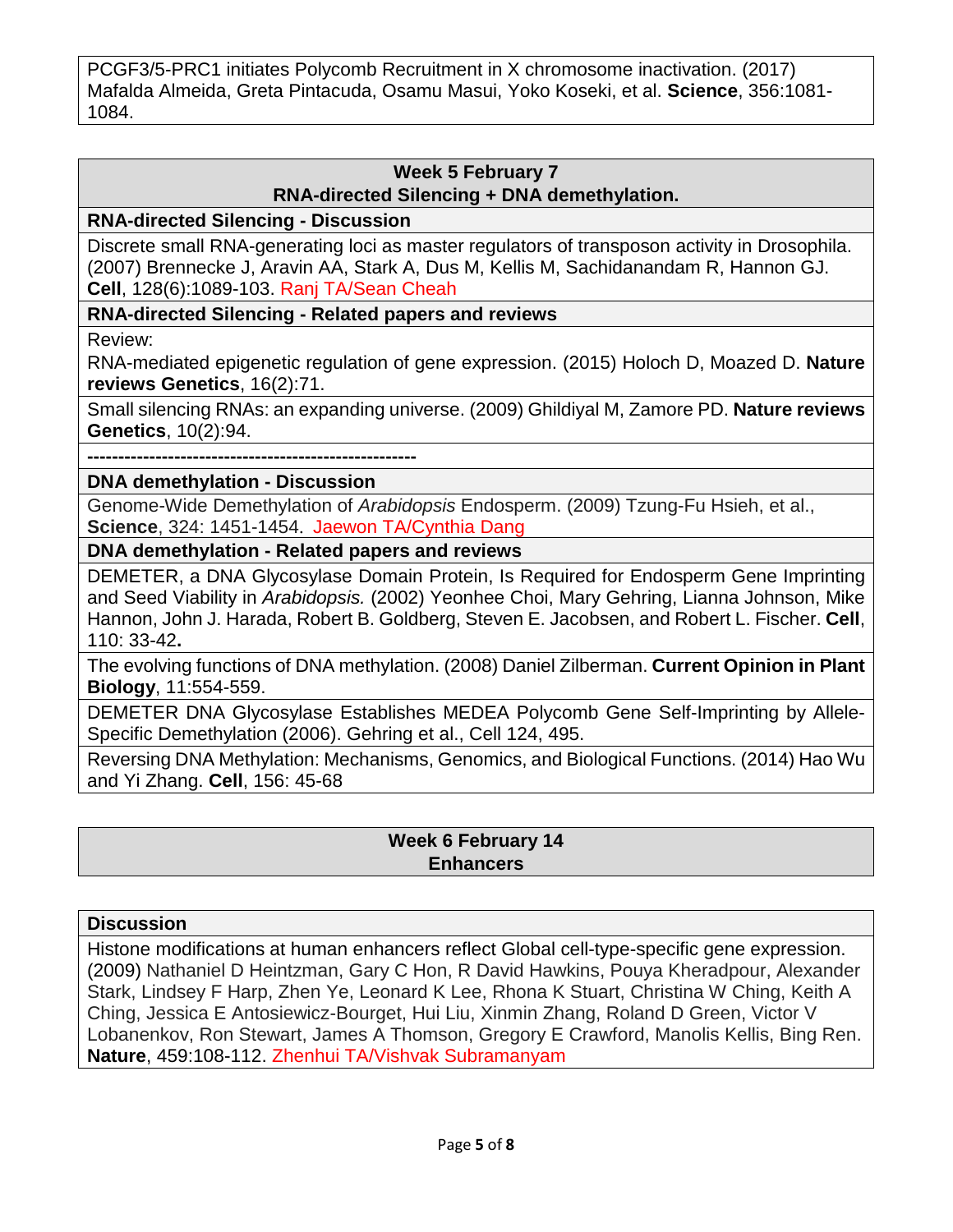Enhancer Divergence and *cis*-Regulatory Evolution in the Human and Chimp Neural Crest. (2015) Prescott SL, Srinivasan R, Marchetto MC, Grishina I, Narvaiza I, Selleri L, Gage FH, Swigut T, Wysocka J. **Cell**, 163(1):68-83. Brandon TA/Alex Dunkwu

#### **Related papers and reviews**

Modification of Enhancer Chromatin: What, How, and Why? Calo E, Wysocka J. (2013) **Mol. Cell**, 49(5):825-37.

## **Week 7 Feb 28 Targeted Epigenetics + 3D chromatin architecture**

#### **Targeted Epigenetics - Discussion**

Genome-wide programmable transcriptional memory by CRISPR-based epigenome editing. (2021) Nunez, et al., *Cell* 184, 2503-2519. Brandon TA/ Thomas Lai

#### **Targeted Epigenetics - Related papers and reviews**

Editing DNA Methylation in the Mammalian Genome. (2016) [X. Shawn Liu, Hao Wu, Xiong Ji,](javascript:void(0);) [Yonatan Stelzer, Xuebing Wu, Szymon Czauderna, Jian Shu, Daniel Dadon, Richard A. Young,](javascript:void(0);) [Rudolf Jaenisch.](javascript:void(0);) **Cell**, 167: 233-247.

The epigenome editors: How tools such as CRISPR offer new details about epigenetics. (2017) Cassandra Willyard. **Nature Medicine**, 23:900-903.

Targeted DNA demethylation in vivo using dCas9-peptide repeat and scFv-TET1 catalytic domain fusions. (2016) Sumiyo Morita, Hirofumi Noguchi, Takuro Horii, Kazuhiko Nakabayashi, Mika Kimura, Kohji Okamura, Atsuhiko Sakai, Hideyuki Nakashima, Kenichiro Hata, Kinichi Nakashima & Izuho Hatada. **Nature Biotechnology**, 34(10):1060-1065.

Epigenome editing by a CRISPR-Cas9-based acetyltransferase activates genes from promoters and enhancers. (2015) Isaac B Hilton, Anthony M D'Ippolito, Christopher M Vockley, Pratiksha I Thakore, Gregory E Crawford, Timothy E Reddy & Charles A Gersbach. **Nature Biotechnology**, 33(5):510–517.

### **3D chromatin architecture - Discussion**

Comprehensive mapping of long-range interactions reveals folding principles of the human genome. (2009) Lieberman-Aiden, E. et al. **Science**, 326:289–293. Zhenhui TA/Emma Raffman

#### **3D chromatin architecture - Related papers and reviews**

Chromosome territories, nuclear architecture and gene regulation in mammalian cells. (2001) Cremer, T. & Cremer, C. **Nature Reviews Genetics**, 2:292-301.

Exploring the three-dimensional organization of genomes: interpreting chromatin interaction data. (2013) Dekker J, Marti-Renom MA, Mirny LA. **Nature reviews Genetics**, 14(6):390.

#### **Week 8 March 7 Phase separation and Epigenetics.**

#### **Discussion**

Liquid droplet formation by HP1a suggests a role for phase separation in heterochromatin. (2017) Larson, A. G. et al. **Nature**, 547: 236-240. Brandon TA/Isabel Bellon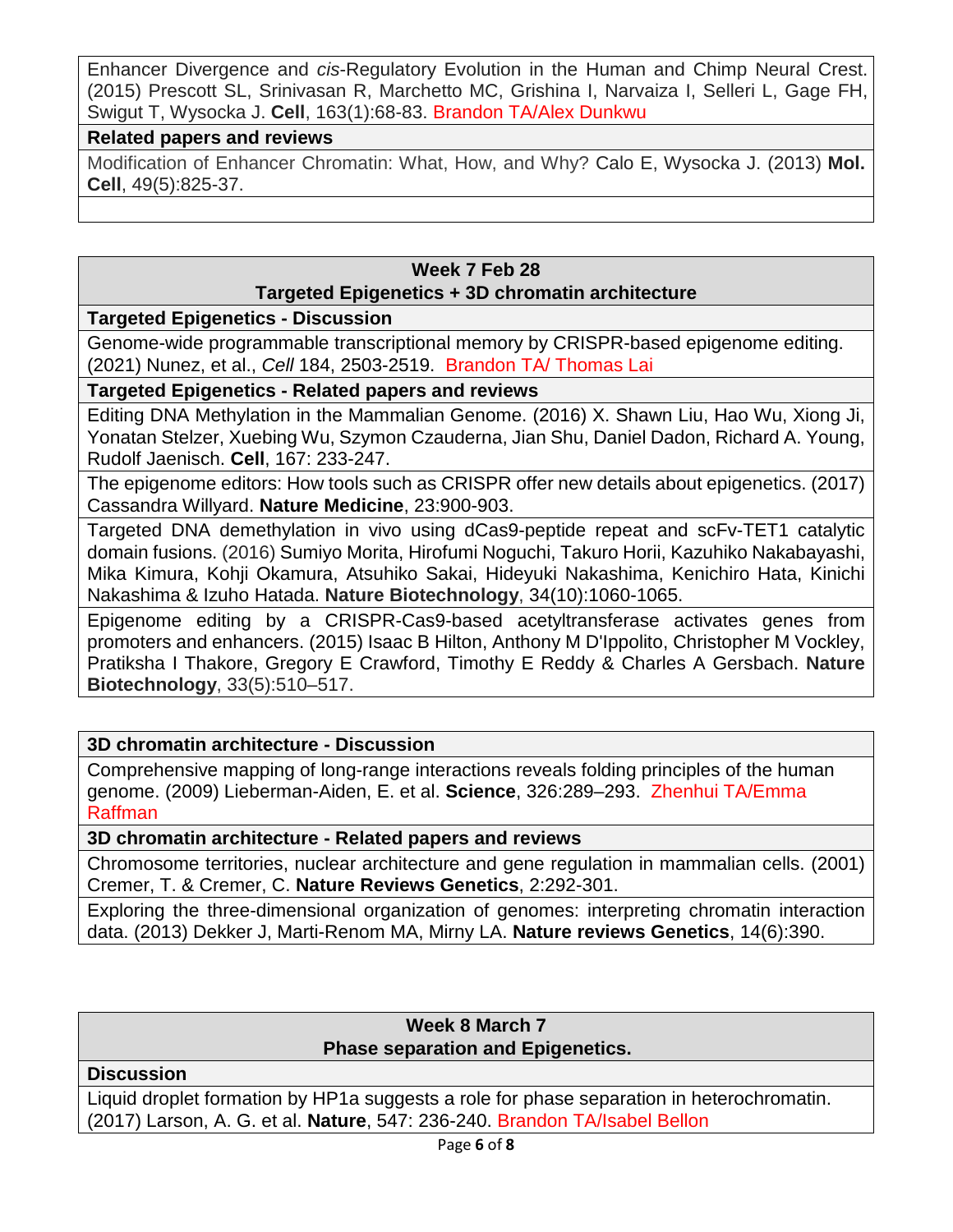Transcription Factors Activate Genes through the Phase-Separation Capacity of Their Activation Domains. (2018). Boija et al., 2018, **Cell** 175, 1842–1855. Lucia TA/Naira **Margarian** 

#### **Related papers and reviews**

Phase Separation Model for Transcriptional Control. (2017) Hnish, D., et al. **Cell**, 169: 13-23.

Evaluating phase separation in live cells: diagnosis, caveats, and functional consequences. (2019). McSwiggen et al. **Genes & Development** 33:1–16.

## **Last paper on 3D chromatin architecture**

#### **3D chromatin architecture - Discussion**

Targeted Degradation of CTCF Decouples Local Insulation of Chromosome Domains from Genomic Compartmentalization. (2017) Nora, et al. **Cell**, 169:930–944. Lucia TA/Abe Horrillo

#### **3D chromatin architecture - Related papers and reviews**

Chromosome territories, nuclear architecture and gene regulation in mammalian cells. (2001) Cremer, T. & Cremer, C. **Nature Reviews Genetics**, 2:292-301.

Exploring the three-dimensional organization of genomes: interpreting chromatin interaction data. (2013) Dekker J, Marti-Renom MA, Mirny LA. **Nature reviews Genetics**, 14(6):390.

# **Student Resources for Support and Learning**

**Providing feedback to me and to your TAs:** I encourage your feedback at any time throughout the quarter about things that are helping you learn, or things that aren't helping. Please communicate with me or with your TA if there are ways that we can improve the course.

**Personal Problems**: Sometimes, factors out of our control make it difficult to focus on schoolwork. If you are having a personal problem that affects your participation, please talk to me so we can create a plan. If you are not comfortable speaking with me directly, please utilize the other student resources provided below in order to understand how to best approach success in this course given your personal needs. Please do not wait until the end of the quarter to share any challenges that have negatively impacted you. The sooner we meet, the more options we will have to support your overall academic success.

**Academic Accommodations Based on a Disability**: Students needing academic accommodations based on a disability should contact the UCLA Center for Accessible Education (CAE) at (310)825-1501 or in person at Murphy Hall A255. When possible, students should contact the CAE within the first two weeks of the term as reasonable notice is needed to coordinate accommodations.

#### **Campus Resources and Support Services around UCLA Available to Students**:

- **Students in Crisis**: From the Office of the Dean of Students: Faculty and Staff 911 Guide for Students, commonly known as the "Red Folder." This tool is intended to provide you with quick access to important resources for assisting students in need.
- **Bruin Resource Center**: Includes services for transfer students, undocumented students, veterans, and students with dependents.<http://www.brc.ucla.edu/>

● **Counseling and Psychological Services Wooden Center West**: (310) 825-0768 [www.caps.ucla.edu](http://www.caps.ucla.edu/)

● **Letters & Science Counseling Service: A316 Murphy Hall**: (310) 825-1965 [www.college.ucla.edu](http://www.college.ucla.edu/)

● **Academics in the Commons at Covel Commons**: (310) 825-9315 free workshops on a wide variety

of issues relating to academic & personal success www.orl.ucla.edu (click on "academics")